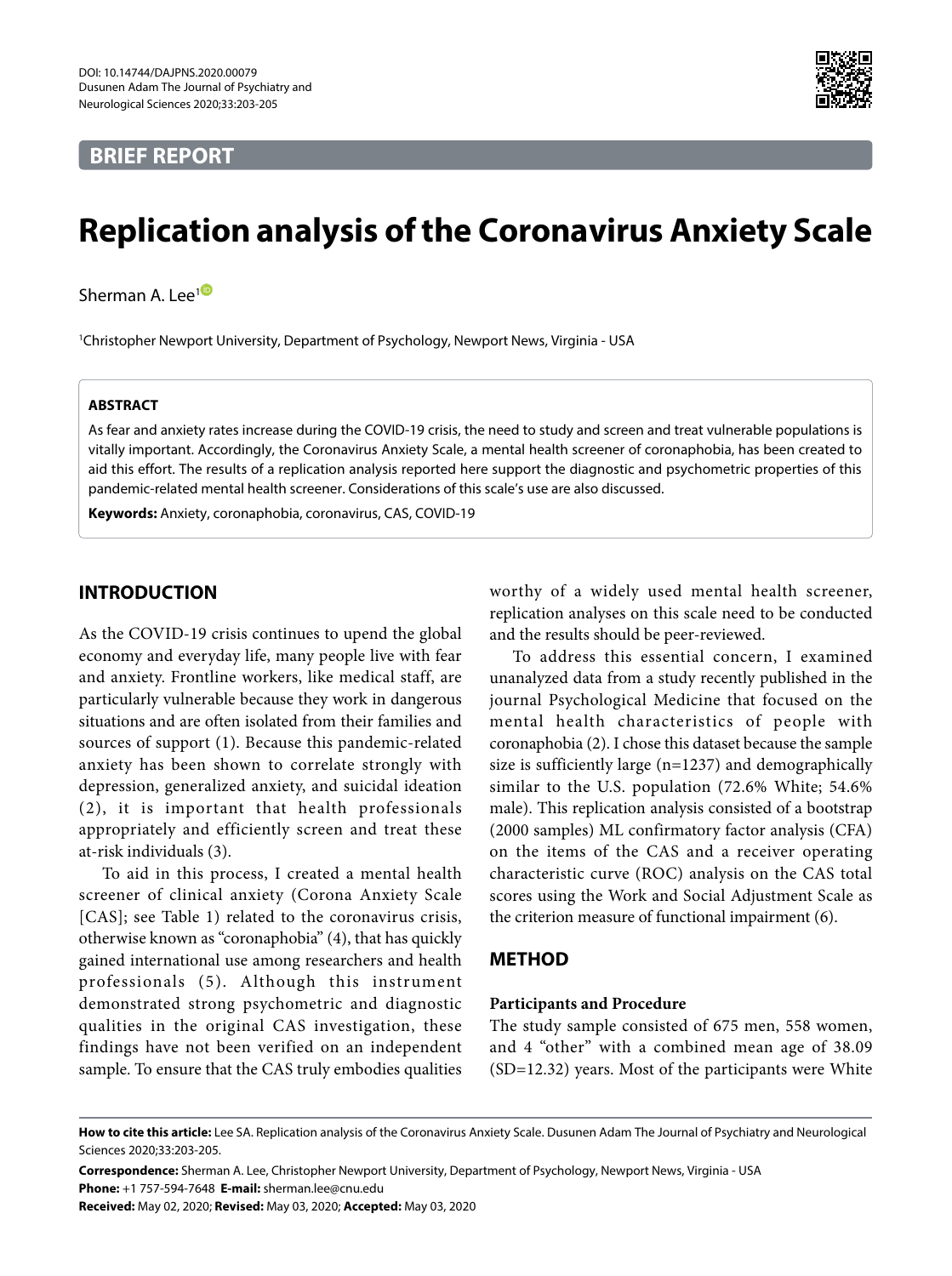| כת |                                                                                                                                                                                                                                                                                         |               |                                 |                 |                     |                                           |
|----|-----------------------------------------------------------------------------------------------------------------------------------------------------------------------------------------------------------------------------------------------------------------------------------------|---------------|---------------------------------|-----------------|---------------------|-------------------------------------------|
|    | How often have you experienced the follow-<br>ing activities over the last 2 weeks?<br>I felt dizzy, lightheaded, or faint, when<br>I read or listened to news about the<br>coronavirus.<br>I had trouble falling or staying asleep<br>because I was thinking about the<br>coronavirus. | Not at<br>all | Rare, less than<br>a day or two | Several<br>days | More than<br>7 days | Nearly every day<br>over the last 2 weeks |
| 1. |                                                                                                                                                                                                                                                                                         | $\Omega$      |                                 | $\overline{2}$  | 3                   | 4                                         |
| 2. |                                                                                                                                                                                                                                                                                         | $\Omega$      |                                 | 2               | 3                   | 4                                         |
| 3. | I felt paralyzed or frozen when I<br>thought about or was exposed to<br>information about the coronavirus.                                                                                                                                                                              | $\Omega$      | 1                               | $\overline{2}$  | 3                   | 4                                         |
| 4. | I lost interest in eating when I thought<br>about or was exposed to information<br>about the coronavirus.                                                                                                                                                                               | $\Omega$      |                                 | $\overline{2}$  | 3                   | 4                                         |
| 5. | I felt nauseous or had stomach<br>problems when I thought about or was<br>exposed to information about the<br>coronavirus.                                                                                                                                                              | $\Omega$      |                                 | $\overline{2}$  | 3                   | 4                                         |
|    | <b>Column totals</b>                                                                                                                                                                                                                                                                    |               |                                 |                 |                     |                                           |
|    |                                                                                                                                                                                                                                                                                         |               |                                 |                 | Total score         |                                           |

#### **Table 1: A copy of the Coronavirus Anxiety Scale**

Note. The CAS was created by Sherman A. Lee, PhD., and originally published in the journal Death Studies. https://doi.org/10.1080/07481187.2020.1748481

(n=898; 71.9%), followed by Black (n=129; 10.4%), Asian (n=106; 9.6%), Hispanic (n=85; 6.9%), and "other" (n=19; 1.5%). The majority of the participants had a Bachelor's degree or higher (n=715; 57.8%) and had not been diagnosed with the coronavirus (n=1117; 95.1%).

The research for this study was approved by the institutional review board of Christopher Newport University (USA). The participants were recruited on April 2, 2020, through Amazon MTurk in exchange for payment (US \$ 0.50) and were eligible if they provided consent and information that was valid and complete. Data were collected using Survey Monkey software and analyzed using IBM SPSS version 26 and IBM AMOS version 25.

#### **Measures**

Work and Social Adjustment Scale (WSAS): The WSAS was used to measure functional impairment due to the coronavirus outbreak (6). Participants were asked to rate five items of the WSAS, using a 9-point severity scale  $(0=$ "not at all" to  $8=$ "very severely"), regarding how much impairment they experienced because of the coronavirus outbreak. Based on a WSAS cut score of ≥21, 35.0% of the sample was classified as functionally impaired. Cronbach's α was 0.78.

Coronavirus Anxiety Scale (CAS): The CAS was used to measure coronaphobia (5). Participants were asked to rate five items of the CAS, using a 5-point frequency scale  $(0=$ "not at all" to  $4=$ "nearly every day over the last 2 weeks"), regarding how often they experienced physiologically-based symptoms of fear or anxiety when exposed to coronavirus-related thoughts or information. Based on a CAS cut score of ≥9, 25.4% of the sample was classified as dysfunctionally anxious. Cronbach's α was 0.92.

## **RESULTS**

The results of the CFA demonstrated that the CAS is a highly reliable ( $\alpha$ =0.92) and factorially valid measure  $(\chi^2 \ [5] = 25.12, \ p < 0.001)$  that meets conventional standards for model fit (CFI=1.00; TLI=0.99; SRMR=0.01; RMSEA=0.06 [90% CI 0.04, 0.08]) (7). The results of the ROC analysis also confirmed that the CAS has solid discrimination ability, as determined by a convex pattern on a ROC graph and an AUC value of 0.80 (p<0.001), as well as a strong specificity rate of 89%. However, the CAS cut score ≥9 yielded a sensitivity of 53% for this sample, which was well below the 90% value reported in the original CAS investigation. The CAS cut score had to be lowered to  $\geq$ 5 in order for the sensitivity rate to be acceptable at 71%. Although this cut score reduced the specificity rate to 74%, the diagnostic values were still within acceptable ranges for mental health screening.

## **DISCUSSION**

Taken together, the results of this replication analysis support the CAS as a psychometrically sound mental health screener with acceptable classification features.

**CAS**